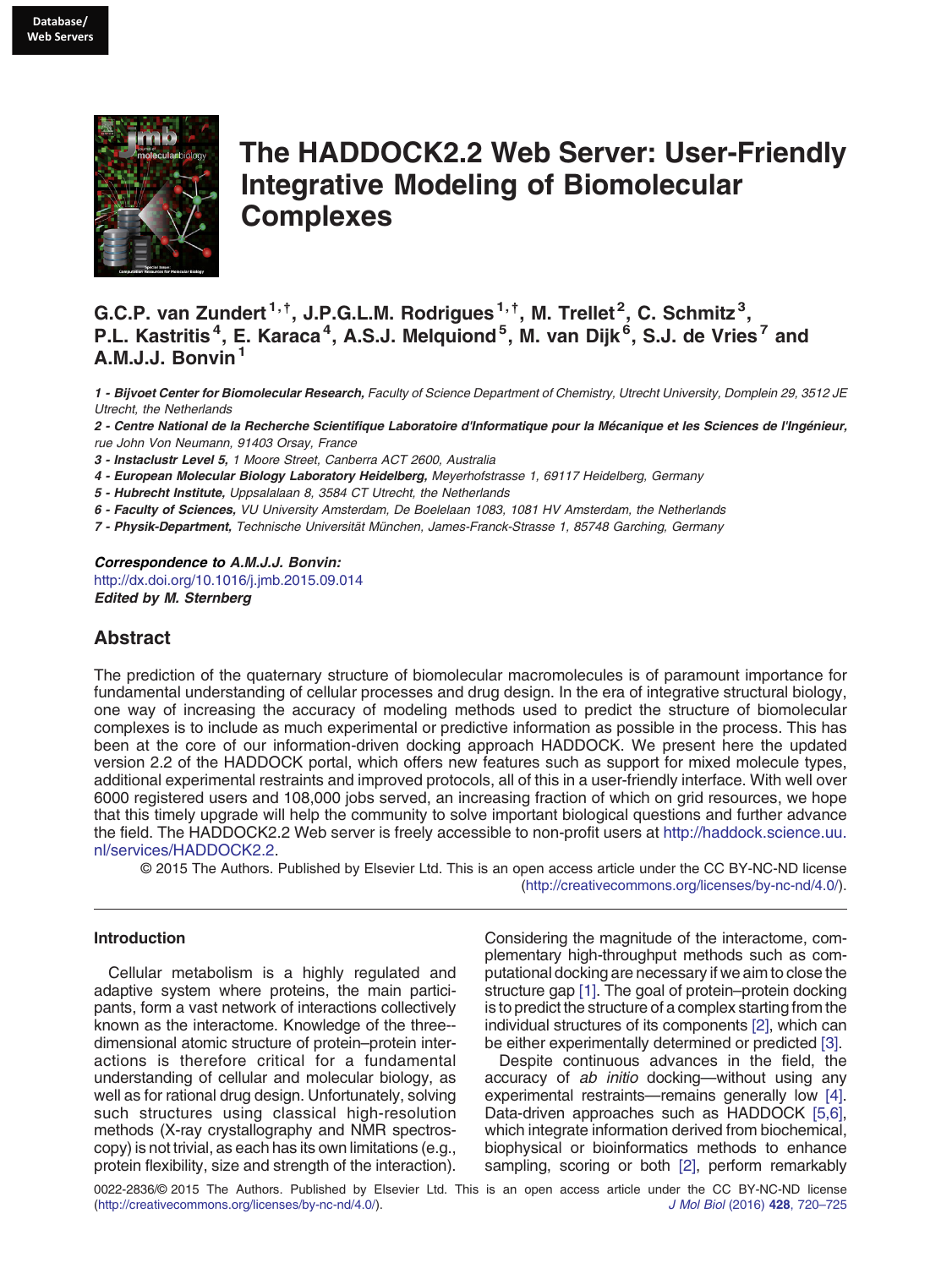better. The information that can be integrated is quite diverse: interface restraints from NMR, mutagenesis experiments or bioinformatics predictions [\[7,8\]](#page-4-0); shape data from small-angle X-ray scattering [\[9\]](#page-4-0) and cryo-electron microscopy experiments [\[10\]](#page-4-0); and orientations of the individual structures in the complex from NMR residual dipolar couplings [\[11\],](#page-4-0) relaxation anisotropy [\[12\]](#page-4-0) and pseudocontact shifts experiments [\[13\]](#page-4-0). The potential of data-driven docking is reflected in the success of the HADDOCK server and software in recent CAPRI experiments (Critical Assessment of Protein Interaction) [\[14,15\]](#page-4-0), as well as in the number of structures deposited  $(>120)$  in the Protein Data Bank (PDB), which were calculated using our software.

Five years ago, we introduced the HADDOCK Web server to provide a user-friendly interface to the software and streamline its usage by non-expert users in the structural biology field [\[16\]](#page-4-0). Shortly after, it was updated to handle multi-body docking [\[17\]](#page-4-0). The development of new and improved protocols and the inclusion of additional sources of restraints culminated in the recently released version 2.2 of the software, followed by an update of the Web server interfaces. Throughout the next section, we will provide an overview of the newly updated HAD-DOCK Web server and discuss the most relevant additions‡ . We conclude by presenting usage statistics of the server to demonstrate the usefulness and power of providing easy and free access to scientific software.

#### Overview and advances

The HADDOCK Web server was created to facilitate the use of our docking software, by removing the burden of its installation and setup, as well as by providing validation routines for input data and options. In addition, since HADDOCK runs are computationally demanding, the Web server offers the users access to sufficient resources—our local clusters—to complete their runs within a few hours. A grid-enabled version of the server can be accessed via the WeNMR Web site<sup>§</sup> [\[18\],](#page-4-0) which uses resources provided by the European Grid Initiative (EGI) and the associated National Grid Initiatives. This setup, which currently handles most submissions, provides more than 110,000 CPU cores distributed over 41 sites worldwide<sup>ll</sup>.

The HADDOCK Web server aggregates seven different interfaces, each associated with a different level of control over the docking protocol reflected by the number of parameters that can be changed. New users are granted access to the Easy and the associated Prediction Interface only, but they can request access to the *Expert* and *Guru* levels and their associated interfaces, if necessary.

The Easy interface provides the most basic level of control. It allows the user to either upload two structures in PDB format or download them directly from the Research Collaboratory for Structural Bioinformatics PDB, and it allows the user to define sets of active and passive residues that represent the (putative) interface. Unlike previous versions, HADDOCK 2.2 supports single (protein, small molecule, RNA or DNA) and mixed (protein–DNA, protein–RNA) molecule types. This was implemented to handle the docking of proteins onto a nucleosome complex—a recent CAPRI target.

The *Expert* interface builds on the *Easy* interface and allows the user to manually specify the protonation state of each histidine residue in the proteins, which is otherwise determined automatically with MolProbity [\[19\].](#page-5-0) Also, it offers control over which regions of the molecules are semi-flexible and fully flexible segments, which has an impact during the refinement stage of the docking. Lastly, the user is given the option to define the charge state of the Nand C-terminus of the protein. The *Expert* interface also provides a Distance Restraints section, where the user has the option not only to upload user-defined ambiguous and unambiguous restraint files and/or use center-of-mass restraints, useful for blind or ab initio docking when no other information is available, but also to ensure compactness of the generated models. The center-of-mass restraints are automatically generated by calculating the dimensions of each molecule along the x-axis, y-axis and z-axis  $(d_x, d_y, d_z)$  and summing the average of the two smallest components per molecule. The resulting distance is used to define a restraint between the center of mass of each subunit with an additional upper bound correction of 1 Å [\[9\].](#page-4-0) In addition, the *Expert* interface gives control over the Sampling Parameters, including namely the number of structures to generate at each stage and whether or not to perform solvated docking [\[20,21,23\].](#page-5-0) Finally, it exposes the Clustering Parameters that define the clustering algorithm and cutoff. In version 2.2, in addition to RMSD-based clustering, there is the option of using the Fraction of Common Contacts clustering algorithm [\[23\]](#page-5-0), which is significantly faster and especially useful for symmetric complexes.

The *Guru* interface gives full access and control to ~ 500 parameters, nearly all that are available in HADDOCK. The Distance Restraints section now offers a new radius of gyration restraint, information that can be extracted, for example, from small-angle X-ray scattering experiments. Non-crystallographic Symmetry Restraints and Symmetry Restraints are also available at this level and have been extended to handle C4 and D2 symmetries in addition to the already available C2, C3 and C5 symmetries. There are additional sections for other types of NMR-based restraints, such as Residual Dipolar Couplings [\[11\],](#page-4-0) Relaxation Anisotropy [\[12\]](#page-4-0) and the recently added Pseudo Contact Shifts [\[13\]](#page-4-0). These latter require a tensor distance restraint file and the definition of the rhombic and axial components of the anisotropic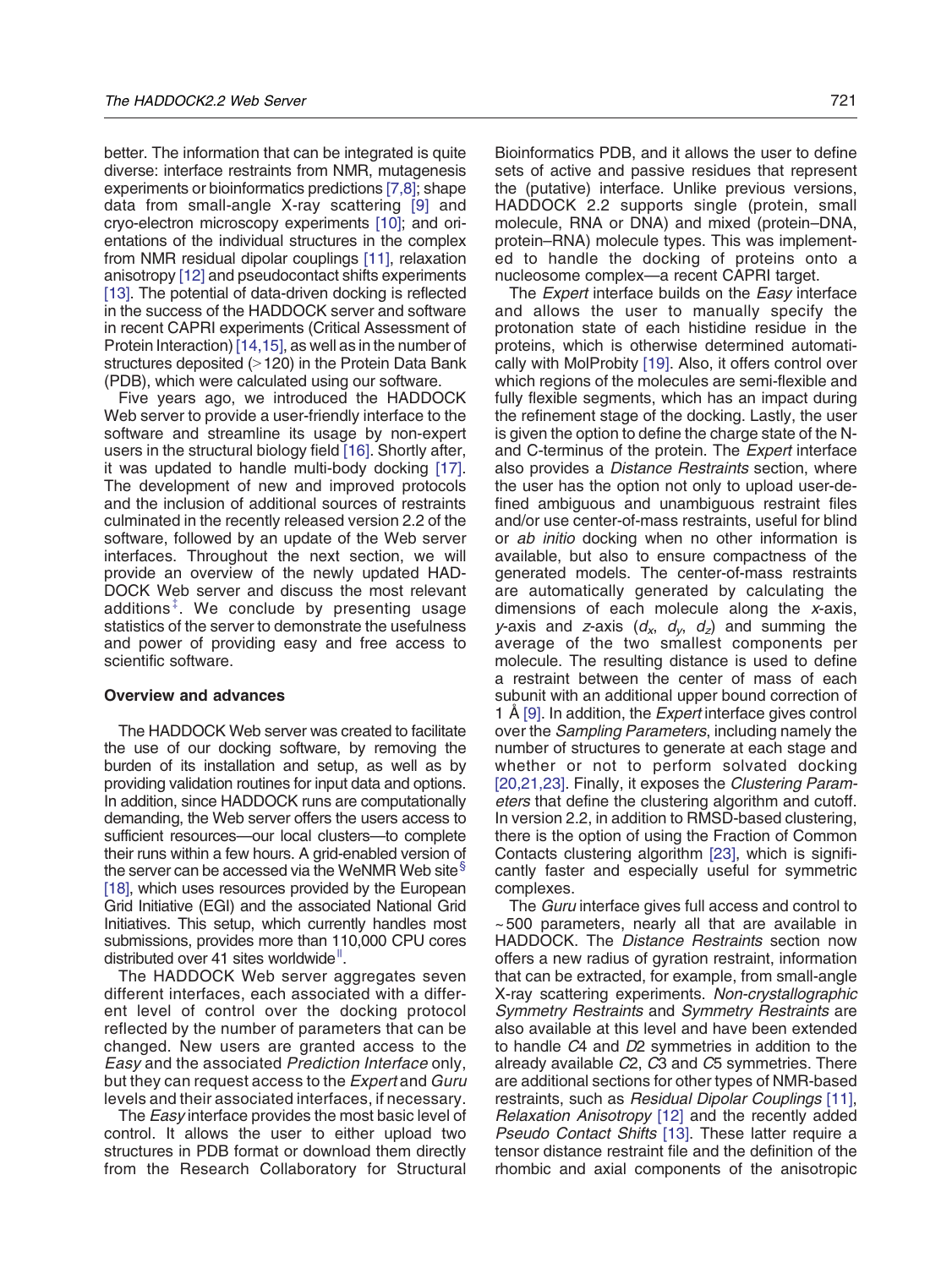<span id="page-2-0"></span>tensor. Besides the restraints, all the energy evaluations, scoring functions and analysis parameters can be tweaked; advanced parameters for the sampling protocols are also available at this level, offering a greater degree of control, for example, on the extent of each refinement stage. There are also dedicated options to the solvated docking protocol, which now uses by default propensities based on the Kyte–Doolittle hydrophobicity scale, as these have been shown to improve the protocol [\[21\]](#page-5-0). The original statistical-based propensities [\[20\],](#page-5-0) recently expanded to include nucleotides [\[22\]](#page-5-0), can still be selected via a dropdown menu.

The remaining four interfaces consist of the Prediction Interface, which is similar to the Easy interface but with settings geared toward using bioinformatics interface predictors such as CPORT [\[7\];](#page-4-0) the Refinement Interface (expert-level access), which runs only the water refinement stage on the uploaded structures and can be used for scoring purposes; the Multi-body Interface, based on the Guru interface, supporting upload of up to six molecules that will be docked simultaneously [\[17\]](#page-4-0) and also featuring the Molecule Interaction Matrix section. This new addition displays a table with scaling factors to adjust the interaction forces between different subunits,

allowing molecules to become invisible to each other during the docking, which is useful in cases where multiple binding modes are required to satisfy the experiment data (see, e.g., Ref. [\[24\]\)](#page-5-0). The use of ambiguous interaction restraints within this interface requires the user to upload a restraints table file in the Distance Restraints section This requirement of uploading distance restraint files instead of supplying residue lists as in the other interfaces was meant to make users think carefully about their system since, in multi-body docking, multiple interfaces will be defined that might not all be supposed to interact. To facilitate the creation of custom ambiguous interaction restraint files between any numbers of molecules, we created an interface called Gentbl. Finally, the Web server also offers a File Upload Interface to allow the user to upload a run parameter file, created upon successful validation and submission to the queue, and thus easily redo a docking run or re-run it with slight changes in the parameters.

At submission time, once the input data have been properly validated, the server offers the option to download a parameter file and provides a link to the results page, which is also e-mailed to the user. Users are encouraged to save the parameter file since it contains all required input data and settings



Fig. 1. Excerpts from an example result page of a HADDOCK2.2 docking run.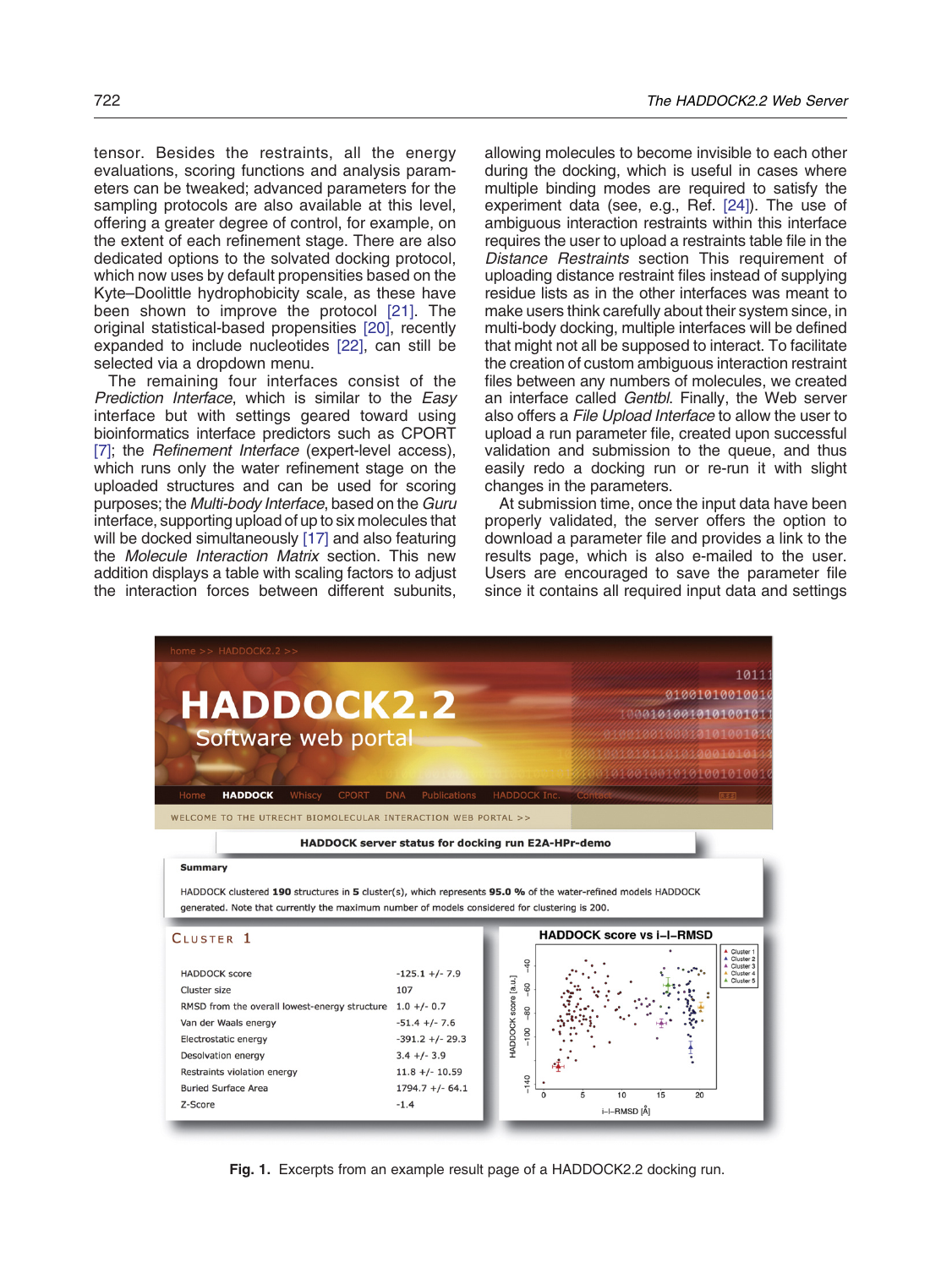

Fig. 2. HADDOCK Web server statistics (as of September 1, 2015). The worldwide distribution of registered users  $(0.6000)$  is shown with a blue-scale colorcoding. On the top right, the distribution of the type of systems docked using HADDOCK is shown (taken from a HADDOCK online survey with >325 respondents). The middle bar graph shows the yearly increase in the number of registered users since 2010 and the bottom plot shows the number of processed user runs per month since last year (2014), distinguishing between runs that have been processed on our local resources or on the EGI grid resources and between the previous and current (2.2) version of the server.

to reproduce the docking, as recommended in the "Outcome of the First wwPDB Hybrid/Integrative Methods Task Force Workshop" (Recommendation 1) [\[25\].](#page-5-0) The results page allows monitoring of the progress of the docking run. After a successful docking run, the user will receive another e-mail redirecting him/her to the updated results page (see [Fig. 1](#page-2-0) for an excerpt of presented results). The page indicates how many structures of the water-refined models could be clustered and lists the clusters in the order of their HADDOCK score. For each cluster, detailed statistics are displayed, representing the average values calculated over the top four best-scoring structures within each cluster. Besides the HADDOCK score and other standard energies (van der Waals, etc.), a z-score has been added. The z-score represents how many standard deviations the HADDOCK score of a given cluster is separated from the mean of all clusters, that is, the lower the z-score is, the better. To visualize the results, we display plots at the bottom of the results page, showing the HADDOCK score of all solutions against the interface–ligand–RMSD compared to the best-scoring structure for example, together with cluster averages and their spreads.

#### Usage statistics

Since its opening in June 2008, the HADDOCK Web server has seen a sustained increase in the

number of registrations to reach over 6000 registered users to date distributed all over the world (Fig. 2). More than 108,000 runs have been processed, 28% of which have run on EGI grid resources. This percentage has increased to 75% for the HADDOCK2.2 server submission. An overview of the number of runs processed per month with their distribution over local and grid resources is shown in Fig. 2. Since the launch of the HAD-DOCK2.2 Web server in March 2015, an increased fraction of runs is handled by the new 2.2 portal. Statistics over the last year (since January 2014) indicate that the portal is processing on average 75 docking runs per day. The execution wall time averaged over both local cluster and grid resources is around 16 h per HADDOCK run, as approximately 75 runs are handled per day with up to 50 jobs running in parallel (and a maximum of 5 concurrent jobs per user). The exact run time depends on the size of the system being docked and the parameter settings and can vary between half an hour and several days. The server home page reports both the number of running and pending jobs, allowing users to get an estimate of the waiting time. A majority of the docking runs are dealing with protein–protein and protein–peptide docking  $(-61\%)$ ,  $-19\%$  correspond to protein–nucleic acids systems and quite a significant fraction  $(-20%)$  is dealing with protein– small molecule docking (both small ligand and oligosaccharides). These numbers demonstrate the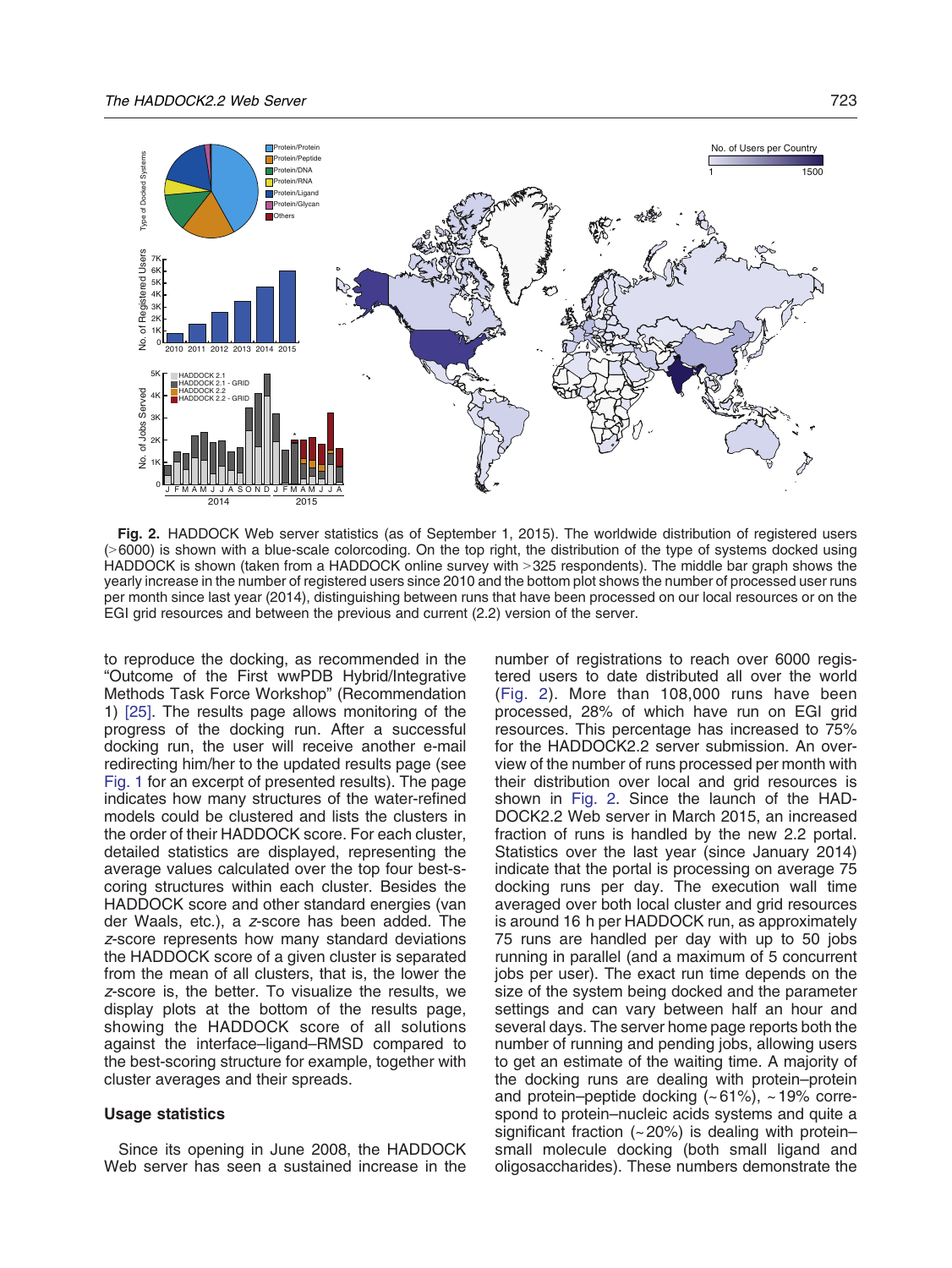<span id="page-4-0"></span>popularity and widespread usage (in terms of both geographic distribution and type of systems being studied) of our HADDOCK Web server.

#### Acknowledgements

The development of HADDOCK and its Web server has been supported by grants from the Netherlands Organization for Scientific Research (VICI grant no. 700.96.442 and ECHO grant no.711.011.009) and by European FP7 and H2020 e-Infrastructure grants (e-NMR grant no. 213010, WeNMR grant no. 261572, EGI-Engage grant no. 654142 and INDIGO-DataCloud grant no. 653549). The EGI<sup>1</sup> through the national GRID Initiatives of Belgium, France, Italy, Germany, the Netherlands, Poland, Portugal, Spain, UK, South Africa, Malaysia and Taiwan; the Latin America GRID Infrastructure via the Gisela Project; the International Desktop Grid Federation with its volunteers and the US Open Science Grid are acknowledged for the use of Web portals, computing and storage facilities.

> Received 8 July 2015; Received in revised form 16 September 2015; Accepted 17 September 2015 Available online 26 September 2015

#### Keywords:

biomolecular docking; data-driven; hybrid modeling; protein complexes; grid computing

†G.C.P.v.Z. and J.P.G.L.M.R. contributed equally to this work.

‡The server is freely accessible at http://haddock.science. uu.nl/services/HADDOCK2.2 to non-profit users upon registration.

§www.wenmr.eu.

||See http://gstat.egi.eu/gstat/geo/openlayers#/VO/

enmr.eu.

¶www.egi.eu.

#### Abbreviations used:

PDB, Protein Data Bank; EGI, European Grid Initiative.

### **References**

- [1] [D. Petrey, B. Honig, Structural bioinformatics of the](http://refhub.elsevier.com/S0022-2836(15)00537-9/rf0005) [interactome, Annu. Rev. Biophys. 43 \(2014\) 193](http://refhub.elsevier.com/S0022-2836(15)00537-9/rf0005)–210.
- [2] [J.P.G.L.M. Rodrigues, A.M.J.J. Bonvin, Integrative compu](http://refhub.elsevier.com/S0022-2836(15)00537-9/rf0010)tational modeling of protein–[protein interactions, FEBS J.](http://refhub.elsevier.com/S0022-2836(15)00537-9/rf0010) [281 \(2014\) 1988](http://refhub.elsevier.com/S0022-2836(15)00537-9/rf0010)–2003.
- [3] [J.P.G.L.M. Rodrigues, A.S.J. Melquiond, E. Karaca, M.](http://refhub.elsevier.com/S0022-2836(15)00537-9/rf0015) [Trellet, M. van Dijk, G.C.P. van Zundert, C. Schmitz, S.J.](http://refhub.elsevier.com/S0022-2836(15)00537-9/rf0015) [de Vries, A. Bordogna, L. Bonati, P.L. Kastritis, A.M.J.J.](http://refhub.elsevier.com/S0022-2836(15)00537-9/rf0015) [Bonvin, Defining the limits of homology modeling in](http://refhub.elsevier.com/S0022-2836(15)00537-9/rf0015) [information-driven protein docking, Proteins 81 \(2013\)](http://refhub.elsevier.com/S0022-2836(15)00537-9/rf0015) 2119–[2128](http://refhub.elsevier.com/S0022-2836(15)00537-9/rf0015).
- [4] [S.-Y. Huang, Exploring the potential of global protein](http://refhub.elsevier.com/S0022-2836(15)00537-9/rf0020)–protein [docking: An overview and critical assessment of current](http://refhub.elsevier.com/S0022-2836(15)00537-9/rf0020) programs for automatic ab initio [docking, Drug Discov. Today](http://refhub.elsevier.com/S0022-2836(15)00537-9/rf0020) [8 \(2015\) 969](http://refhub.elsevier.com/S0022-2836(15)00537-9/rf0020)–977.
- [5] [C. Dominguez, R. Boelens, A.M.J.J. Bonvin, HADDOCK: A](http://refhub.elsevier.com/S0022-2836(15)00537-9/rf0025) protein–[protein docking approach on biochemical or bio](http://refhub.elsevier.com/S0022-2836(15)00537-9/rf0025)[physical information, J. Am. Chem. Soc. 125 \(2003\)](http://refhub.elsevier.com/S0022-2836(15)00537-9/rf0025) [1731](http://refhub.elsevier.com/S0022-2836(15)00537-9/rf0025)–1737.
- [6] [S.J. De Vries, A.D.J. van Dijk, M. Krzeminski, M. van Dijk, A.](http://refhub.elsevier.com/S0022-2836(15)00537-9/rf0030) [Thureau, V. Hsu, T. Wassenaar, A.M.J.J. Bonvin, HAD-](http://refhub.elsevier.com/S0022-2836(15)00537-9/rf0030)DOCK versus [HADDOCK: New features and performance of](http://refhub.elsevier.com/S0022-2836(15)00537-9/rf0030) [HADDOCK2.0 on the CAPRI targets, Proteins 69 \(2007\)](http://refhub.elsevier.com/S0022-2836(15)00537-9/rf0030) [726](http://refhub.elsevier.com/S0022-2836(15)00537-9/rf0030)–733.
- [7] S.J. De Vries, A.M.J.J. Bonvin, CPORT: A consensus interface predictor and its performance in prediction-driven docking with HADDOCK, PLoS One 6 (2011)http://dx.doi. org[/10.1371/journal.pone.0017695.](http://dx.doi.org/10.1371/journal.pone.0017695)
- [8] T.A. Hopf, C.P.I. Schärfe, J.P.G.L.M. Rodrigues, A.G. Green, O. Kohlbacher, C. Sander, A.M.J.J. Bonvin, D.S. Marks, Sequence co-evolution gives 3D contacts and structures of protein complexes, Elife 3 (2014)http://dx.doi.org[/10.7554/](http://dx.doi.org/10.7554/eLife.03430) [eLife.03430.](http://dx.doi.org/10.7554/eLife.03430)
- [9] [E. Karaca, A.M.J.J. Bonvin, On the usefulness of ion-mobility](http://refhub.elsevier.com/S0022-2836(15)00537-9/rf0045) [mass spectrometry and SAXS data in scoring docking](http://refhub.elsevier.com/S0022-2836(15)00537-9/rf0045) [decoys, Acta Crystallogr. D Biol. Crystallogr. 69 \(2013\)](http://refhub.elsevier.com/S0022-2836(15)00537-9/rf0045) [683](http://refhub.elsevier.com/S0022-2836(15)00537-9/rf0045)–694.
- [10] [G.C.P. Van Zundert, A.S.J. Melquiond, A.M.J.J. Bonvin,](http://refhub.elsevier.com/S0022-2836(15)00537-9/rf0050) [Integrative modeling of biomolecular complexes: HAD-](http://refhub.elsevier.com/S0022-2836(15)00537-9/rf0050)[DOCKing with cryo-electron microscopy data, Structure 23](http://refhub.elsevier.com/S0022-2836(15)00537-9/rf0050) [\(2015\) 949](http://refhub.elsevier.com/S0022-2836(15)00537-9/rf0050)–960.
- [11] [A.D.J. Van Dijk, D. Fushman, A.M.J.J. Bonvin, Various](http://refhub.elsevier.com/S0022-2836(15)00537-9/rf0055) [strategies of using residual dipolar couplings in NMR-driven](http://refhub.elsevier.com/S0022-2836(15)00537-9/rf0055) [protein docking: Application to Lys48-linked di-ubiquitin and](http://refhub.elsevier.com/S0022-2836(15)00537-9/rf0055) [validation against](http://refhub.elsevier.com/S0022-2836(15)00537-9/rf0055)  $15N$ -relaxation data, Proteins 60 (2005) [367](http://refhub.elsevier.com/S0022-2836(15)00537-9/rf0055)–381.
- [12] [A.D.J. Van Dijk, R. Kaptein, R. Boelens, A.M.J.J. Bonvin,](http://refhub.elsevier.com/S0022-2836(15)00537-9/rf0125) [Combining NMR relaxation with chemical shift perturbation](http://refhub.elsevier.com/S0022-2836(15)00537-9/rf0125) data to drive protein–[protein docking, J. Biomol. NMR 34](http://refhub.elsevier.com/S0022-2836(15)00537-9/rf0125) [\(2006\) 237](http://refhub.elsevier.com/S0022-2836(15)00537-9/rf0125)–244.
- [13] [C. Schmitz, A.M.J.J. Bonvin, Protein](http://refhub.elsevier.com/S0022-2836(15)00537-9/rf0060)–protein HADdocking [using exclusively pseudocontact shifts, J. Biomol. NMR 50](http://refhub.elsevier.com/S0022-2836(15)00537-9/rf0060) [\(2011\) 263](http://refhub.elsevier.com/S0022-2836(15)00537-9/rf0060)–266.
- [14] [J. Janin, Assessing predictions of protein](http://refhub.elsevier.com/S0022-2836(15)00537-9/rf0065)–protein interaction: [The CAPRI experiment, Protein Sci. 14 \(2005\) 278](http://refhub.elsevier.com/S0022-2836(15)00537-9/rf0065)–283.
- [15] [M.F. Lensink, S.J. Wodak, Docking, scoring and affinity](http://refhub.elsevier.com/S0022-2836(15)00537-9/rf0070) [prediction in CAPRI, Proteins 81 \(2013\) 2082](http://refhub.elsevier.com/S0022-2836(15)00537-9/rf0070)–2095.
- [16] [S.J. De Vries, M. van Dijk, A.M.J.J. Bonvin, The HADDOCK](http://refhub.elsevier.com/S0022-2836(15)00537-9/rf0075) [Web server for data-driven biomolecular docking, Nat.](http://refhub.elsevier.com/S0022-2836(15)00537-9/rf0075) [Protoc. 5 \(2010\) 883](http://refhub.elsevier.com/S0022-2836(15)00537-9/rf0075)–897.
- [17] [E. Karaca, A.S.J. Melquiond, S.J. de Vries, P.L. Kastritis,](http://refhub.elsevier.com/S0022-2836(15)00537-9/rf0080) [A.M.J.J. Bonvin, Building macromolecular assemblies by](http://refhub.elsevier.com/S0022-2836(15)00537-9/rf0080) [information-driven docking: Introducing the HADDOCK multi](http://refhub.elsevier.com/S0022-2836(15)00537-9/rf0080)[body docking server. Moll, Cell. Proteomics 9 \(2010\)](http://refhub.elsevier.com/S0022-2836(15)00537-9/rf0080) [1784](http://refhub.elsevier.com/S0022-2836(15)00537-9/rf0080)–1794.
- [18] [T. Wassenaar, M. van Dijk, N. Loureiro-Ferreira, G. van der](http://refhub.elsevier.com/S0022-2836(15)00537-9/rf0130) [Schot, S. de Vries, C. Schmitz, J. van der Zwan, R. Boelens,](http://refhub.elsevier.com/S0022-2836(15)00537-9/rf0130) [A. Giachetti, L. Ferella, A. Rosato, I. Bertini, T. Herrmann, H.](http://refhub.elsevier.com/S0022-2836(15)00537-9/rf0130) [Jonker, A. Bagaria, V. Jaravine, P. Güntert, H. Schwalbe, W.](http://refhub.elsevier.com/S0022-2836(15)00537-9/rf0130)